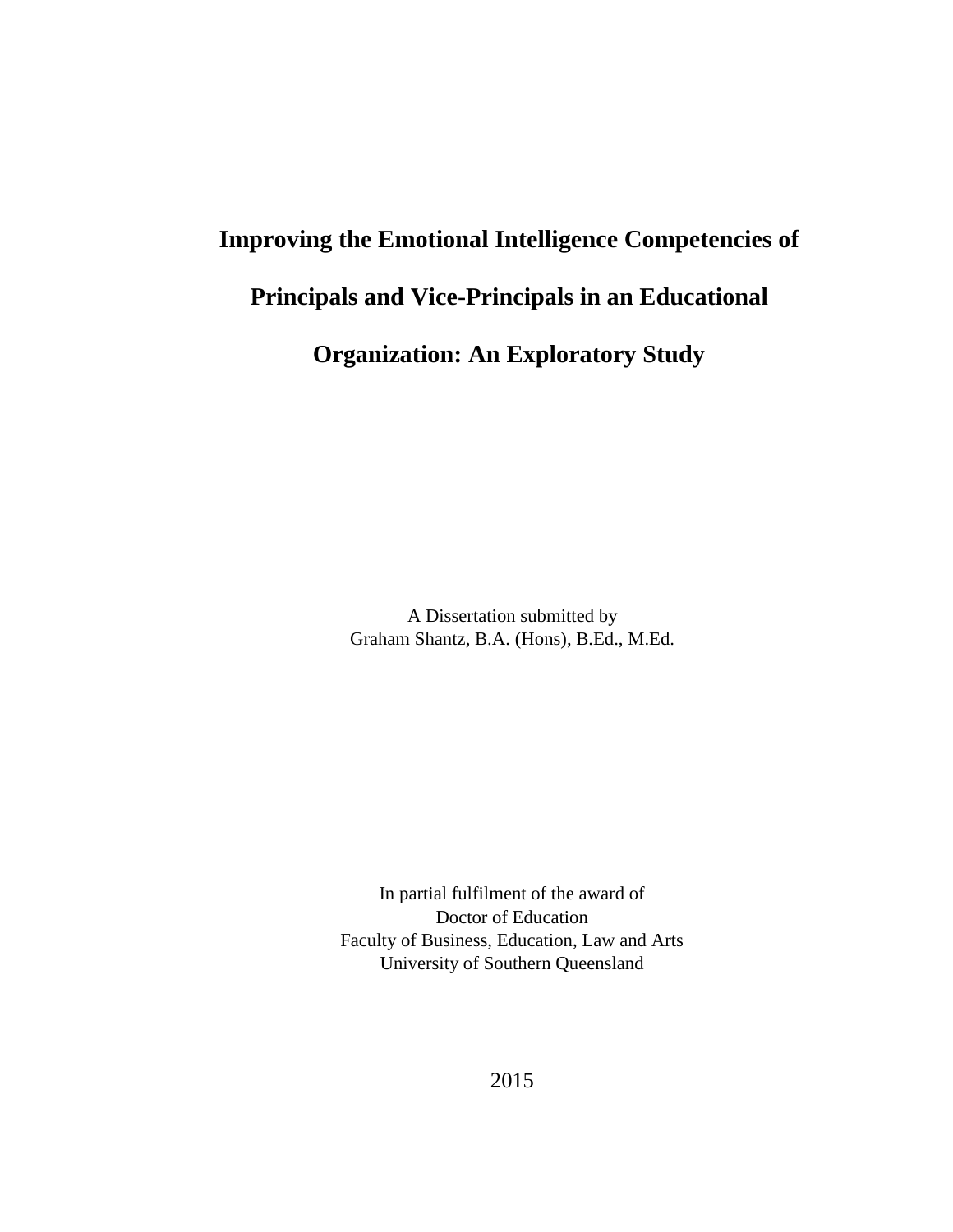#### **ABSTRACT**

<span id="page-1-0"></span>Research has recognized that the principal is second only to the teacher in regards to impact on student learning (Leithwood, Day, Sammons, Harris, & Hopkins, 2006) and the importance of emotional intelligence competencies of school leaders has been highlighted by Fullan (2014). As school districts strive to improve student learning and achievement, the emotional intelligence competencies of the principal/vice-principals can play a critical role in leveraging this influence.

While studies have shown that emotional intelligence competencies can be improved upon over time (Groves, McEnrue, & Shen, 2008), research has not focused on whether all individuals benefit from specific training or what other factors may be influencing any improvement. This research study examined both of these aspects by investigating whether the emotional intelligence competencies of principals and vice-principals improved through participation in a focused professional development training program and what factors influenced any change. Participants in the study held positions of educational leadership within specific publically funded school districts in Ontario, Canada.

In this study, a mixed method research approach was utilized with a two phase sequential design. Phase #1 involved quantitative data collection using the EQ-360 measurement tool (Bar-On, 2006). Participants completed a pre-test prior to engaging in the professional development training program and post-test following the training. Demographic information permitted participants to be sorted into sub-groups and statistical comparisons to be drawn between these groups.

Phase #2 involved qualitative in-depth interviews with a probability sample group of participants who had been surveyed in Phase #1. Five key factors that also impacted emotional intelligence capacity emerged from the analysis of the Phase #2 interview data: Journey of Learning; Way of Being; Past Experience; Personal Supports and Professional Networks; and Way of Working.

The findings presented in this study reaffirm that emotional intelligence competencies can be improved through professional development training. As well, variables that impact the ability of principals and vice-principals to improve their emotional intelligence competencies were identified and described. It was then illustrated how these variables interact with one another to support the individual's journey of learning. These variables included Journey of Learning, Way of Being, Past Experience, Personal Supports and Professional Networks, and Way of Working. Whilst these variables were not in the design of the professional development training, they did contribute to the improvement of the participants' emotional intelligence development. The identification and exploration of the interrelationship of these variables provide new knowledge, not previously identified in the literature.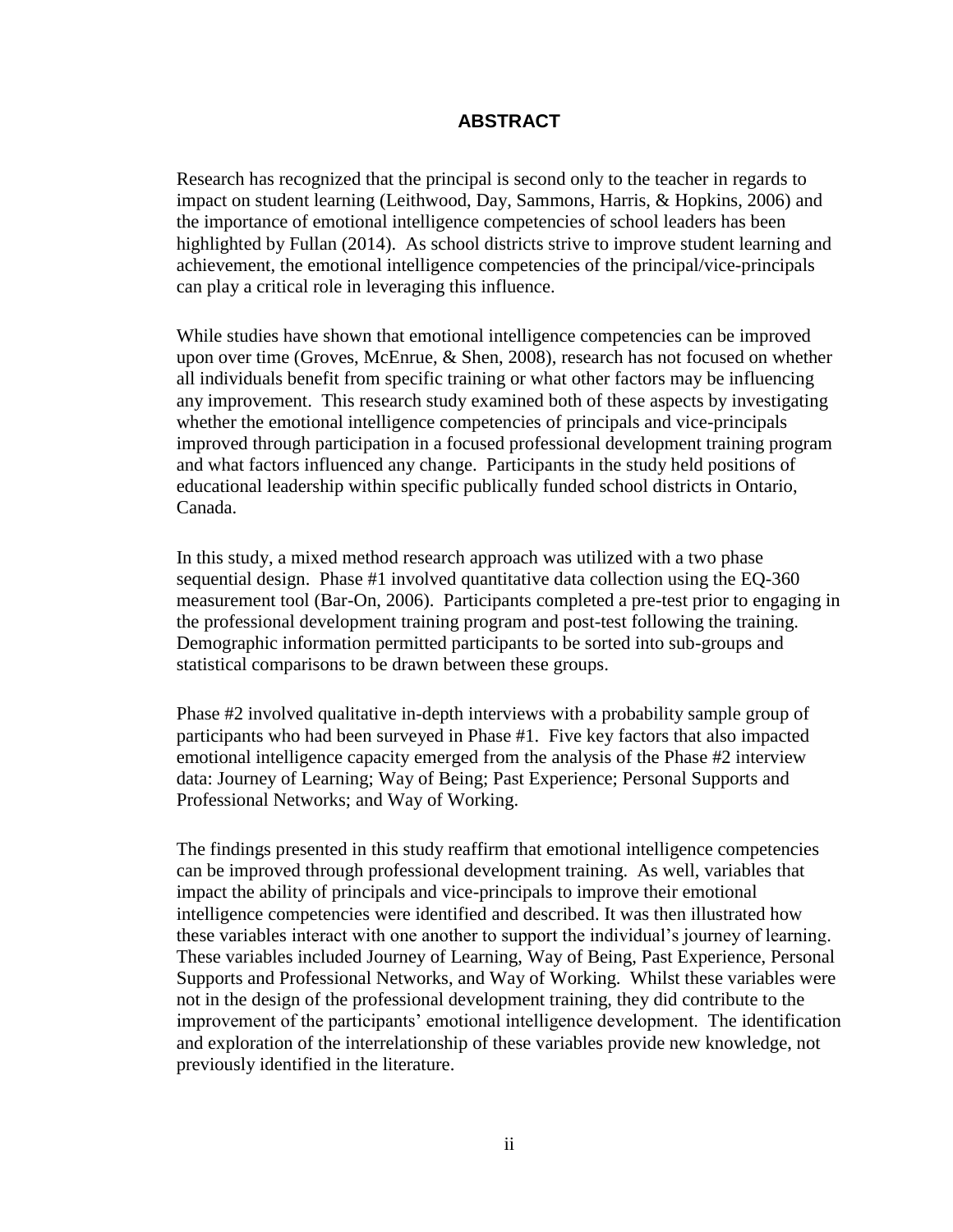Further, the study presents a framework for developing emotional intelligence competencies. This framework focuses on fostering commitment, adopting a professional learning model, developing readiness, targeting audience and promoting supports. It is from an exploration of this framework that a number of recommendations were made which will assist school districts in becoming more aware of the effectiveness of professional development training programs and better able to support the development of the emotional intelligence competencies of its principals and viceprincipals.

Whilst this study focused on the experiences in a professional development training program of a group of principals and vice-principals in five Ontario school districts, the general findings should have significance to other school districts that provide similar large scale professional development training. Consideration and implementation of the recommendation from the findings from this study have the potential to enhance the effectiveness of similar professional development training in their education district, region or system.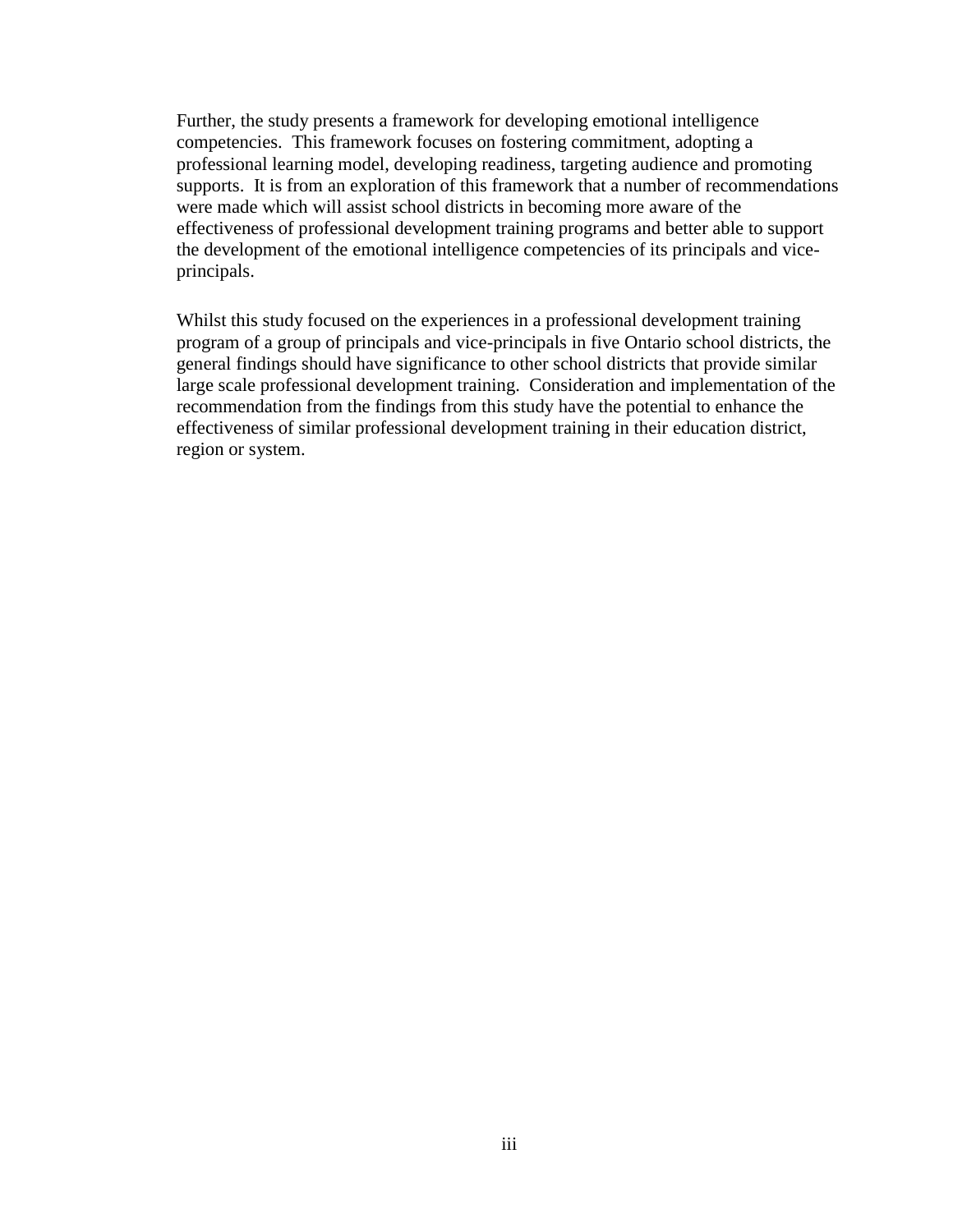#### **CERTIFICATION OF DISSERTATION**

<span id="page-3-0"></span>I certify that the ideas, experimental work, results, analyses and conclusions reported in this dissertation are entirely my own effort, except where otherwise acknowledged. I also certify that the work is original and has not been previously submitted for any other award, except where otherwise acknowledged.

\_\_\_\_\_\_\_\_\_\_\_\_\_\_\_\_\_\_\_\_\_\_\_\_\_\_\_ \_\_\_\_\_\_\_\_\_\_\_\_\_\_\_\_\_\_

\_\_\_\_\_\_\_\_\_\_\_\_\_\_\_\_\_\_\_\_\_\_\_\_\_\_\_\_ \_\_\_\_\_\_\_\_\_\_\_\_\_\_\_\_\_\_

 $\overline{\phantom{a}}$  , and the contract of the contract of the contract of the contract of the contract of the contract of the contract of the contract of the contract of the contract of the contract of the contract of the contrac

Signature of Candidate Date

ENDORSEMENT

Signature of Supervisor Date

Signature of Supervisor Date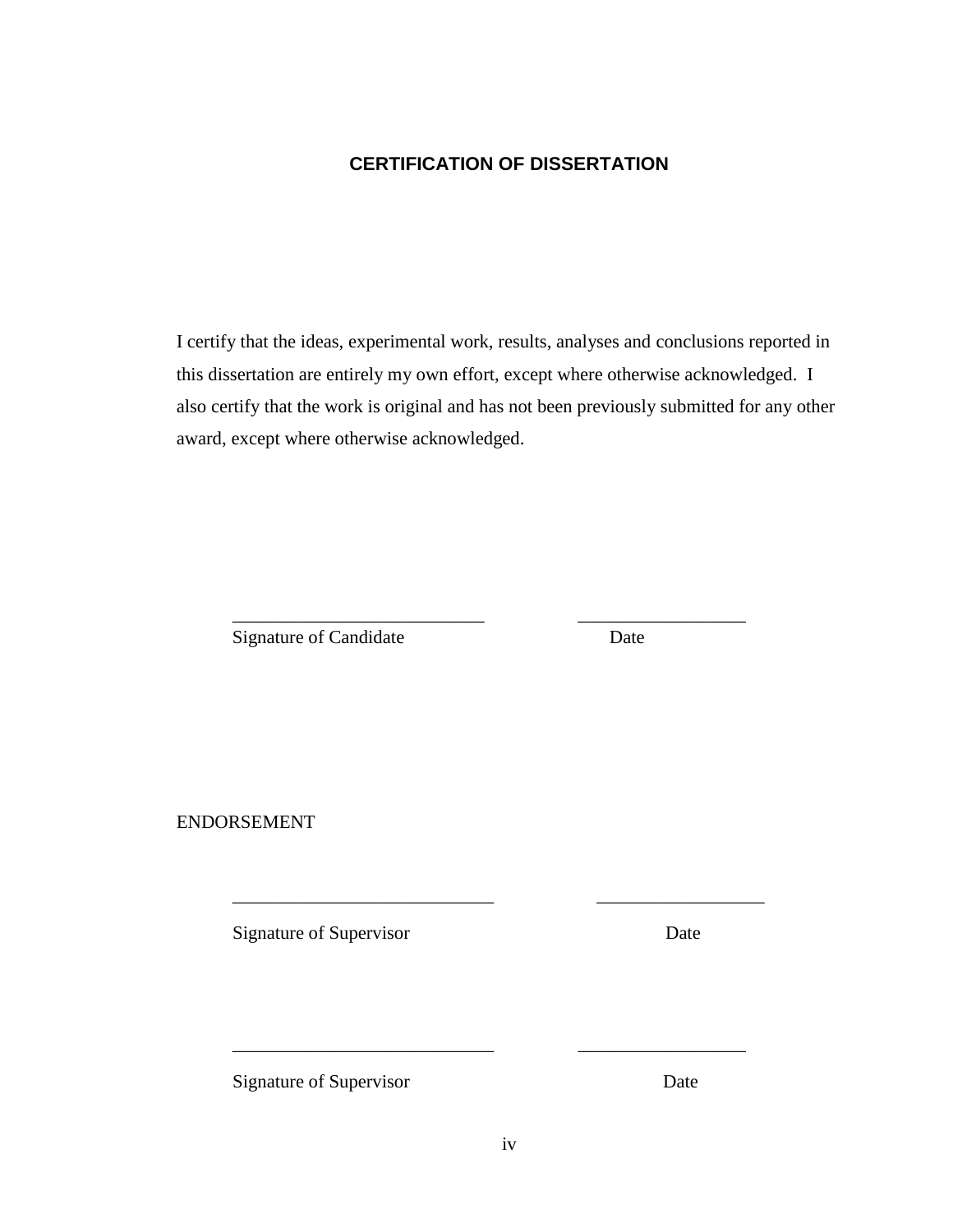#### **ACKNOWLEDGEMENTS**

<span id="page-4-0"></span>Many friends and colleagues impacted the thinking in this thesis. In some cases it has been directly; in other cases indirectly. I have always appreciated the robust conversations on the topic of leadership as much as I have appreciated the subtle 'checkins' on my progress. Thank you to all who have assisted.

Thank you to Howard Stone, Dr. James Parker and Laura Wood. Each of you assisted me at the beginning of this process. You are each incredibly skilled and I have welcomed your insights and encouragement.

Dr. Tim Cook acted as a friend and a sounding board. I valued your willingness to read through my thesis and critique my work. Through these interactions I quickly realized why you are so respected in your field. I appreciated your time, thoughts and ongoing encouragement.

Dr. Dorothy Andrews and Dr. Marian Lewis always provided the right combination of insight, guidance and measured pressure to move my thinking forward. Over the past years, I have appreciated the intellect and skill you each possess and have enjoyed our regular conversations. This thesis would not have been the product it is without your assistance.

My parents, Wayne and Ann Shantz, instilled the values of passion, commitment and hard work. I have seen these traits in each of my parents throughout their life. These attributes were essential when completing a task such as this. I am fortunate to have such amazing parents. Thank you for your support throughout my life. As well, to my extended family, my thanks for your interest in my research and your constant words of encouragement.

Each day, my children Calla and Redden show me excitement, creativity and inquisitiveness. I admire their ability to find joy in the smallest of things, their knack of lighting up the room with their smiles, and their contagious laughter. I hope that you continue to bring these qualities to all that you do. I know that you will be happy that "Daddy is now done his book".

A special thanks to my wife Samantha. The time, energy and emotional input required to complete this thesis was at times overwhelming. There has been a direct impact on our family. Samantha was always there to take on additional family tasks when I needed to write. She was there to offer support and encouragement when I ran into obstacles. She was there to celebrate the many successes. I am very fortunate to have someone like Samantha in my life.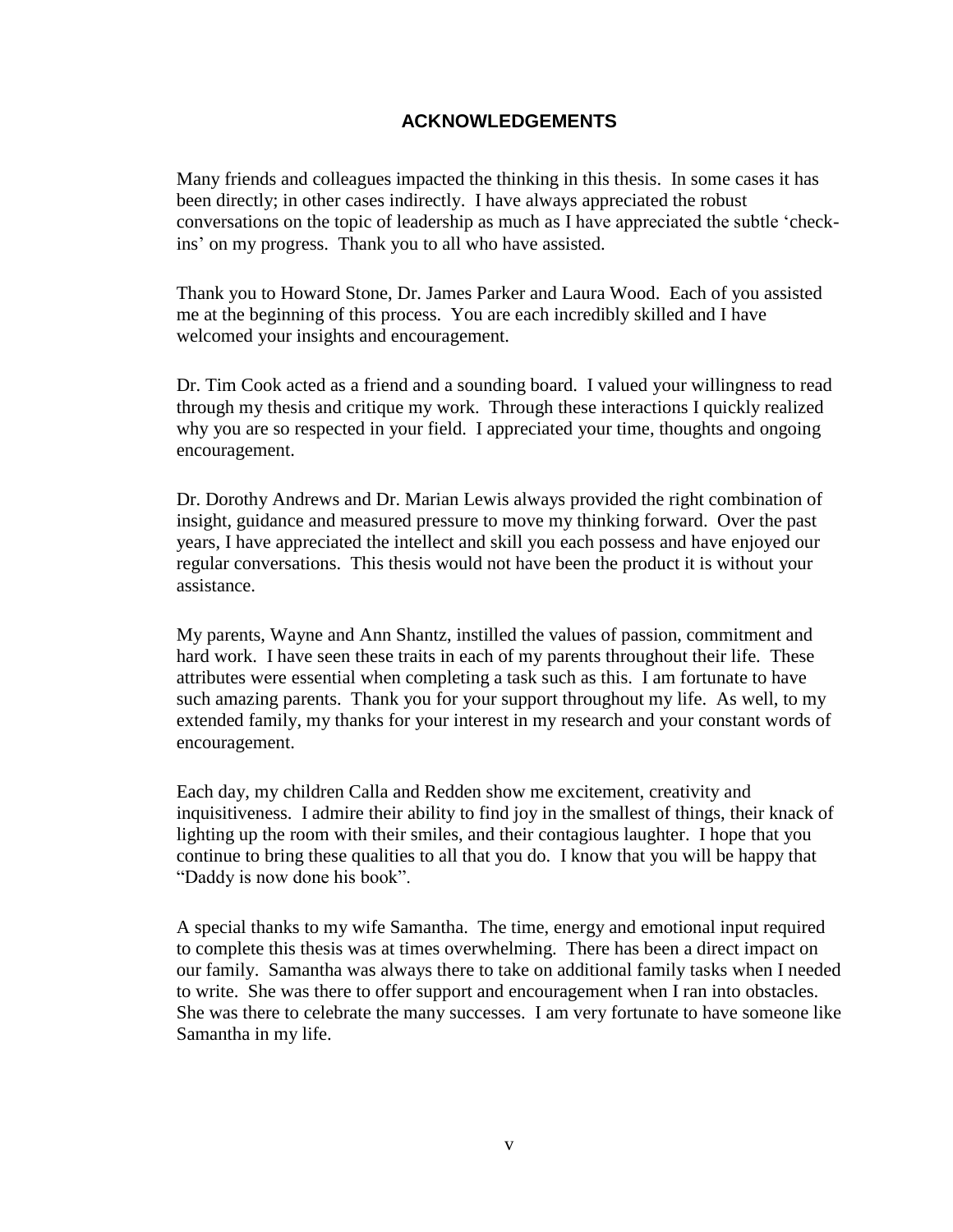### **TABLE OF CONTENTS**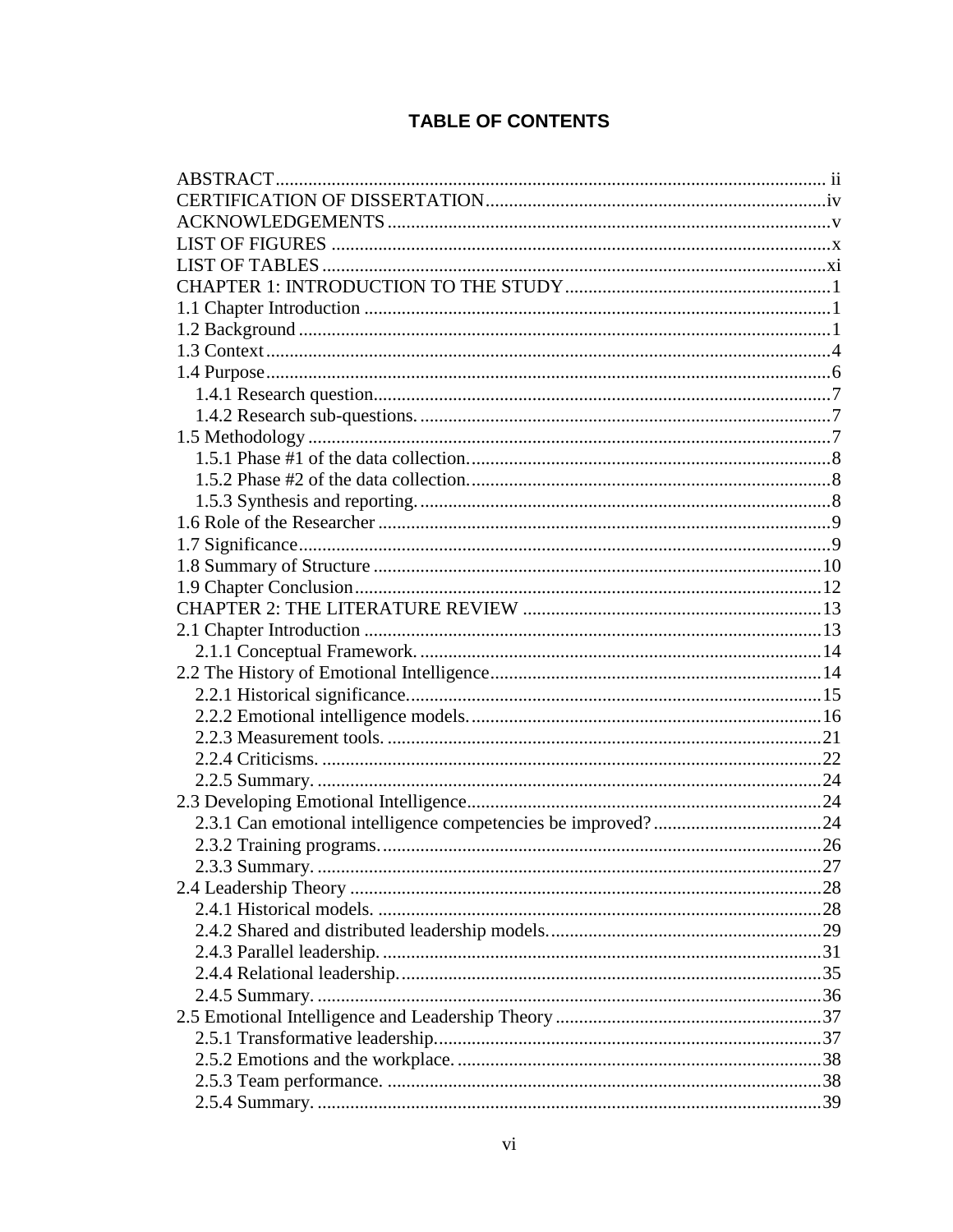| 3.11.3 Procedure |  |
|------------------|--|
|                  |  |
|                  |  |
|                  |  |
|                  |  |
|                  |  |
|                  |  |
|                  |  |
|                  |  |
|                  |  |
|                  |  |
|                  |  |
|                  |  |
|                  |  |
|                  |  |
|                  |  |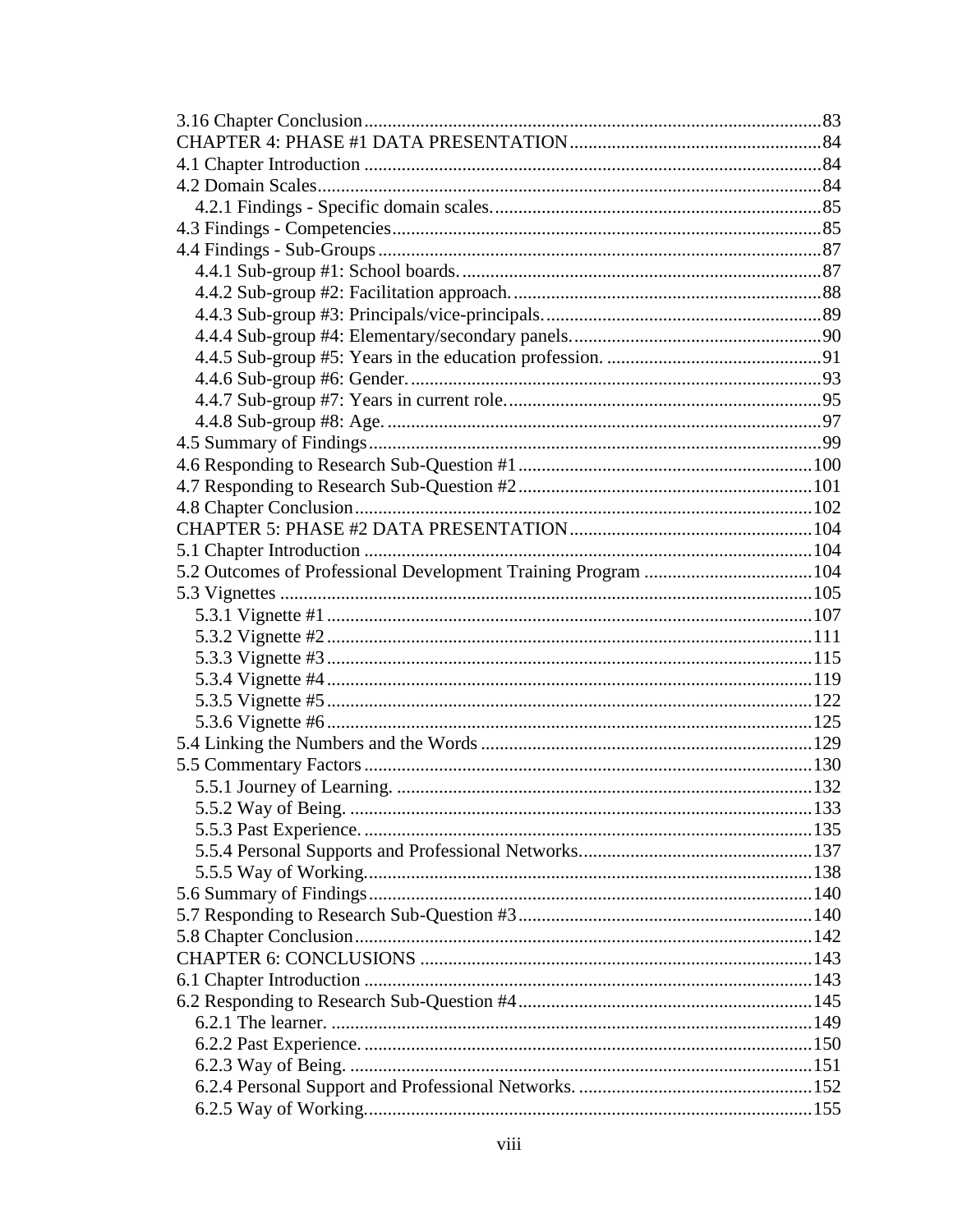| 6.3.2 Recommendation #2: Adopt a professional learning model 161      |  |
|-----------------------------------------------------------------------|--|
|                                                                       |  |
|                                                                       |  |
|                                                                       |  |
|                                                                       |  |
|                                                                       |  |
|                                                                       |  |
|                                                                       |  |
| 6.5.3 Framework for Developing Emotional Intelligence Competencies172 |  |
|                                                                       |  |
|                                                                       |  |
|                                                                       |  |
|                                                                       |  |
|                                                                       |  |
| Appendix B: Content of Professional Development Series, Module 1198   |  |
| Appendix C: Content of Professional Development Series, Module 2199   |  |
| Appendix D: Content of Professional Development Series, Module 3 200  |  |
|                                                                       |  |
|                                                                       |  |
|                                                                       |  |
|                                                                       |  |
|                                                                       |  |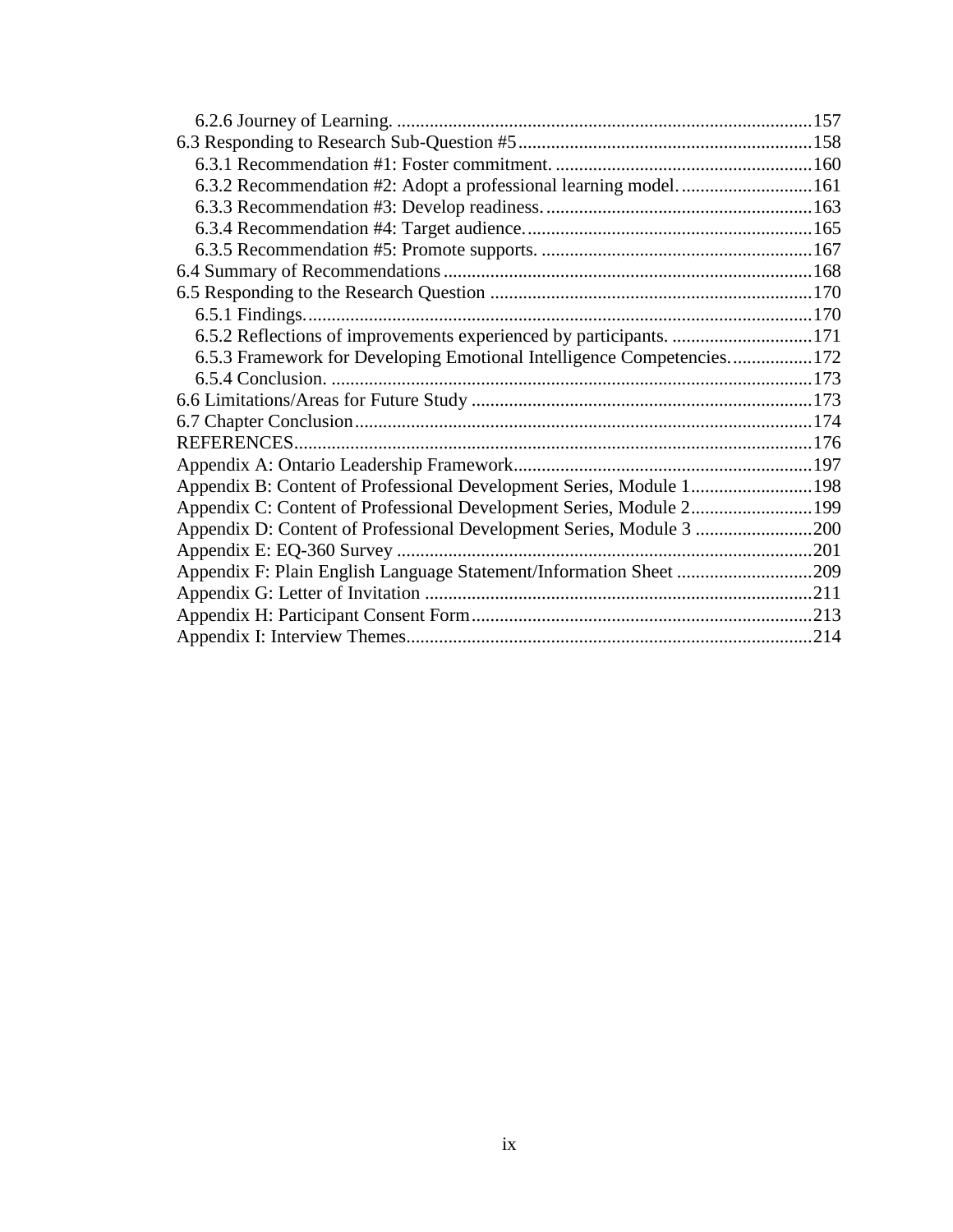#### <span id="page-9-0"></span>**LIST OF FIGURES**

| Figure 2.1: Factors Influencing Emotional Intelligence Development in an Educational  |  |
|---------------------------------------------------------------------------------------|--|
| Figure 2.2: Primary Goal of School Districts - Student Achievement and Well-Being15   |  |
| Figure 2.3: School/District Improvement to Support Student Achievement and Well-      |  |
|                                                                                       |  |
|                                                                                       |  |
|                                                                                       |  |
| Figure 2.6: Emotional Intelligence and Effective School Leadership 42                 |  |
|                                                                                       |  |
| Figure 2.8: The Impact of Learning Context on Emotional Intelligence Development 45   |  |
|                                                                                       |  |
|                                                                                       |  |
|                                                                                       |  |
|                                                                                       |  |
| Figure 4.3: Estimated Marginal Means of Measure - Years in Current Role96             |  |
|                                                                                       |  |
| Figure 5.1: Commentary Factors Described by Participants during Phase #2 Data         |  |
|                                                                                       |  |
| Figure 6.1: Interaction of Variables that Promote Emotional Intelligence Competencies |  |
|                                                                                       |  |
|                                                                                       |  |
|                                                                                       |  |
|                                                                                       |  |
|                                                                                       |  |
|                                                                                       |  |
|                                                                                       |  |
|                                                                                       |  |
| Figure 6.9: Graham Shantz Framework for Developing Emotional Intelligence             |  |
|                                                                                       |  |